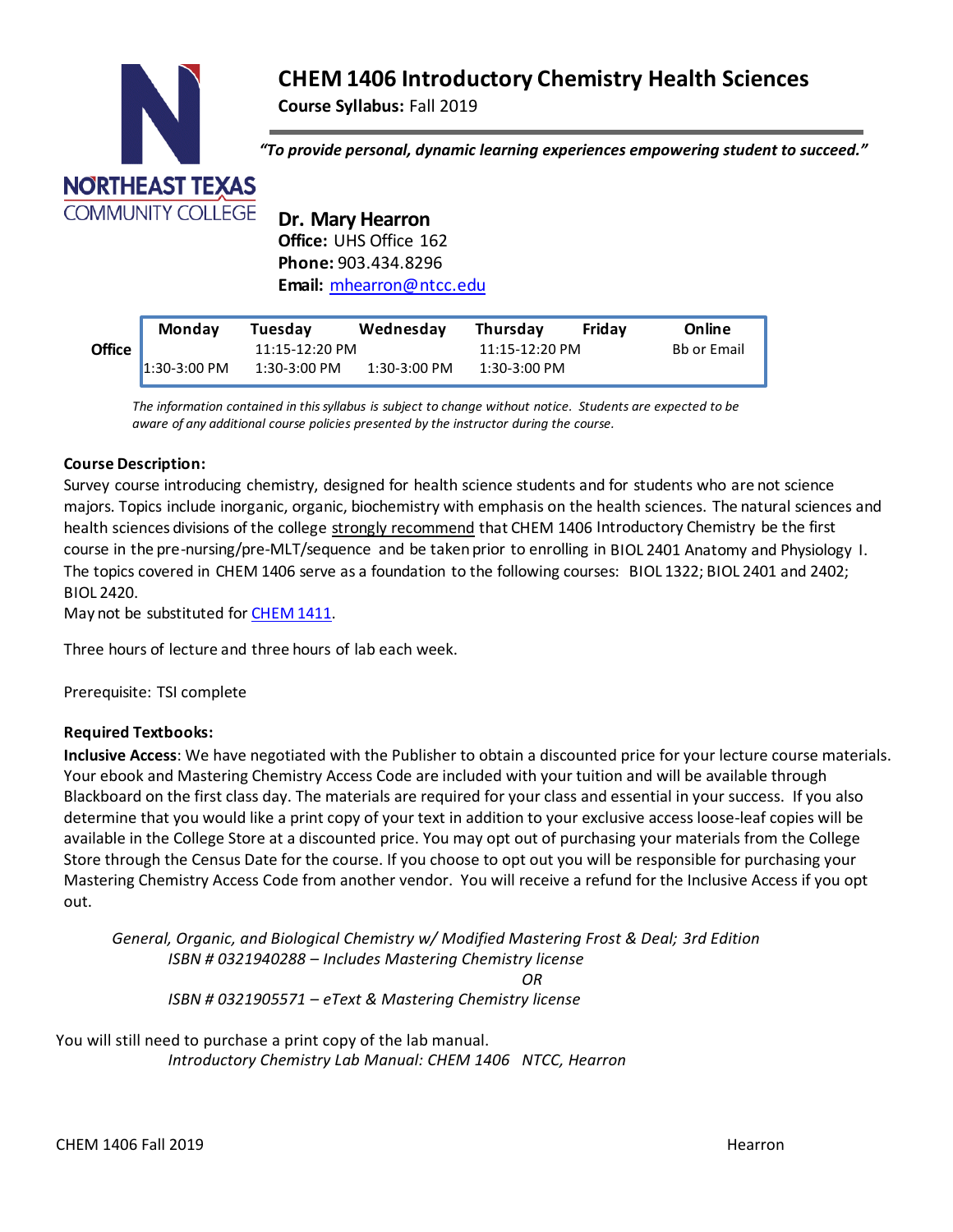Additional Supplies:

*Safety Goggles:* Required for participation in all lab activities*.*

*Scientific Calculator*: A TI-30Xa is the recommended choice. Programmable calculators, graphing calculators nor cell phone calculators will be allowed during any quiz or exam in the course.

# **Core Curriculum Purpose and Objectives:**

Through the core curriculum, students will gain a foundation of knowledge of human cultures and the physical and natural world; develop principles of personal and social responsibility for living in a diverse world; and advance intellectual and practical skills that are essential for all learning. Courses in the foundation area of life and physical sciences focus on describing, explaining, and predicting natural phenomena using the scientific method. Courses involve the understanding of interactions among natural phenomena and the implications of scientific principles on the physical world and on human experiences.

# **College Student Learning Outcomes:**

Critical Thinking Skills

CT.1

Students will demonstrate the ability to 1) analyze complex issues, 2) synthesize information, and 3) evaluate the logic, validity, and relevance of data.

Communication Skills

CS.1

Students will effectively develop, interpret and express ideas through written communication.

Empirical and Quantitative Skills

EQS.1

Students will manipulate numerical data or observable facts by organizing and converting relevant information into mathematical or empirical form.

EQS.2

Students will analyze numerical data or observable facts by processing information with correct calculations, explicit notations, and appropriate technology.

Team Work

TW2. Students will work with others to support and accomplish a shared goal.

# **CHEM 1406 Student Learning Outcomes:**

Students will:

- 1. Develop a familiarity with the metric system and demonstrate the ability to carry out conversion problems, including dosage, nutritional, and temperature conversions; and demonstrate an understanding of atomic theory, and be able to use the octet rule and VSEPR theory to predict chemical formulas and structures.
- 2. Be able to use simple chemical nomenclature, write and balance chemical equations, recognize reaction types and understand the factors that influence reaction rate.
- 3. Be able to work simple gas law problems; and gain an understanding of concepts associated with solutions such as electrolytes and nonelectrolytes, solubility and equivalents, and acids and bases.
- 4. Be able to distinguish organic and inorganic compounds, identify functional groups and distinguish and identify isomers.
- 5. Be able to understand the structure and metabolic activity of carbohydrates, lipids, proteins and nucleic acids.
- 6. Use basic apparatus and apply experimental methodologies used in the chemistry laboratory.
- 7. Demonstrate safe and proper handling of laboratory equipment and chemicals.
- 8. Conduct basic laboratory experiments with proper laboratory techniques.
- 9. Work in teams of two and demonstrate use of critical thinking and scientific problem-solving skills in the laboratory including the ability to carry out experiments in a safe and efficient manner. Laboratory reports will be used to test the ability of students to work in teams and to interpret and to communicate results effectively in writing.

CHEM 1406 Fall 2019 Hearron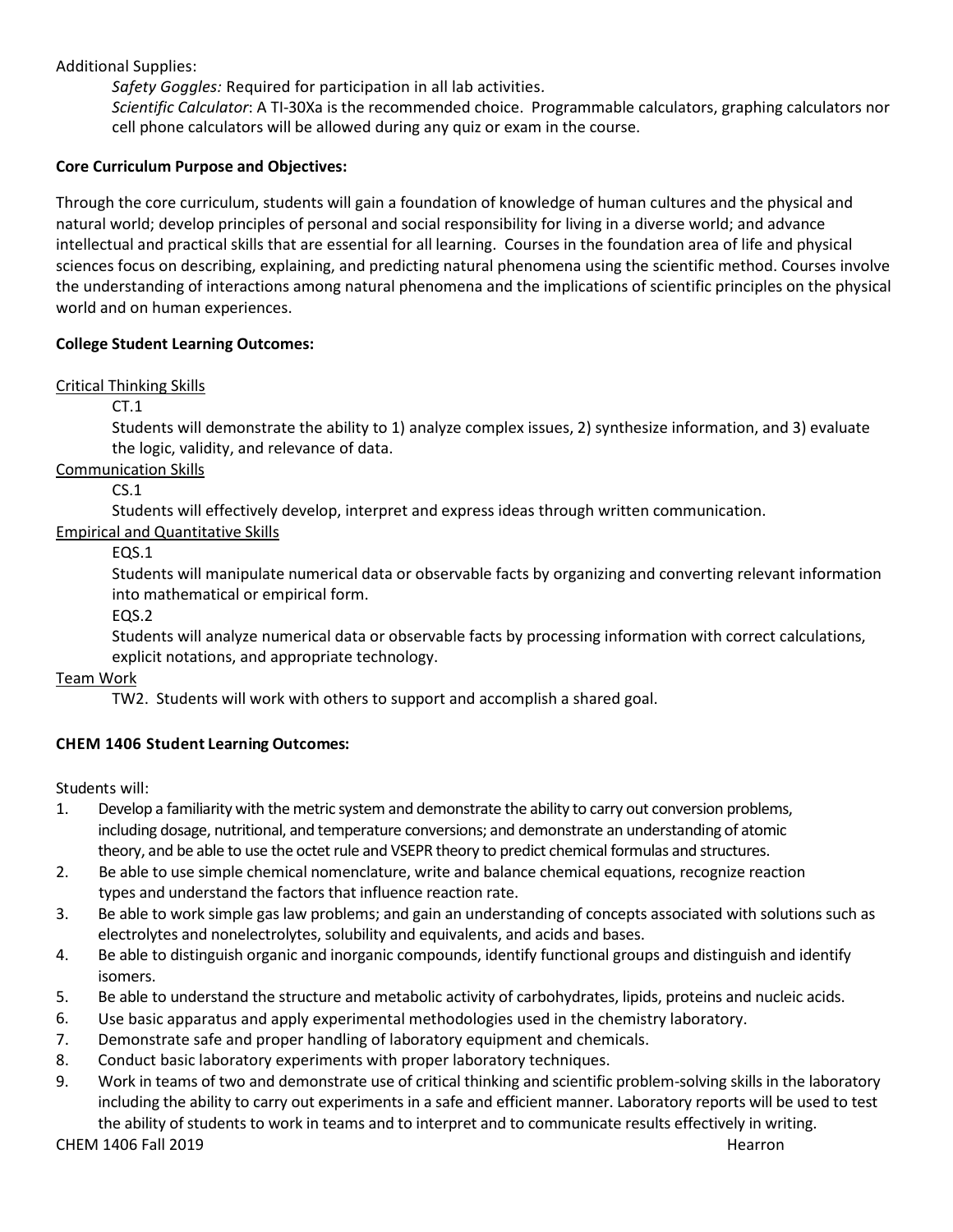#### **Lectures & Discussions:**

- Week 1: Chemistry Basics
- Week 2: Chemistry Basics
- Week 3: Atoms & Radioactivity
- Week 4: Compounds
- Week 5: Compounds & Chemical Reactions
- Week 6: Chemical Reactions
- Week 7: Organic Compounds
- Week 8: Organic Compounds
- Week 9: Carbohydrates
- Week 10: State Changes, Solubility & Lipids
- Week 11: Solution Chemistry
- Week 12: Solution Chemistry & Acids and Bases
- Week 13: Acids & Bases
- Week 14: Proteins
- Week 15: Proteins
- Week 15: DNA
- Week 16: Final Exam

#### **Evaluation/Grading Policy:**

40% Regular Exams 25% Laboratory 20% Final Exam 15% Assignments\* 100% Total

\* Assignments include anything assigned by me including, but not limited to, quizzes, homework, problem sets, and Mastering Chemistry assignments. This course will be using the Mastering Chemistry online homework system. Details about accessing Mastering Chemistry will be discussed on the first day of class. Assignments and due dates will be listed in the Mastering Chemistry system. Access to a computer with the internet is required for this course.

Grading Scale

- $A = 100 90%$  $B = 89 - 80%$
- $C = 79 70%$
- $D = 69 60%$
- $F = \frac{59\%}{20}$

**Exams:** Fourregular exams will be given during the termon the dates found on the posted lecture schedule. There will be no make-up exams for missed exams without authorization before the exam date.

You will need a reliable scientific calculator for exams and quizzes. Programmable calculators, graphing calculators and cell phone calculators are not allowed. Sharing calculators will not be permitted.

All work that is submitted for grading must be **neat and legible**. Any work that is illegible will not be graded.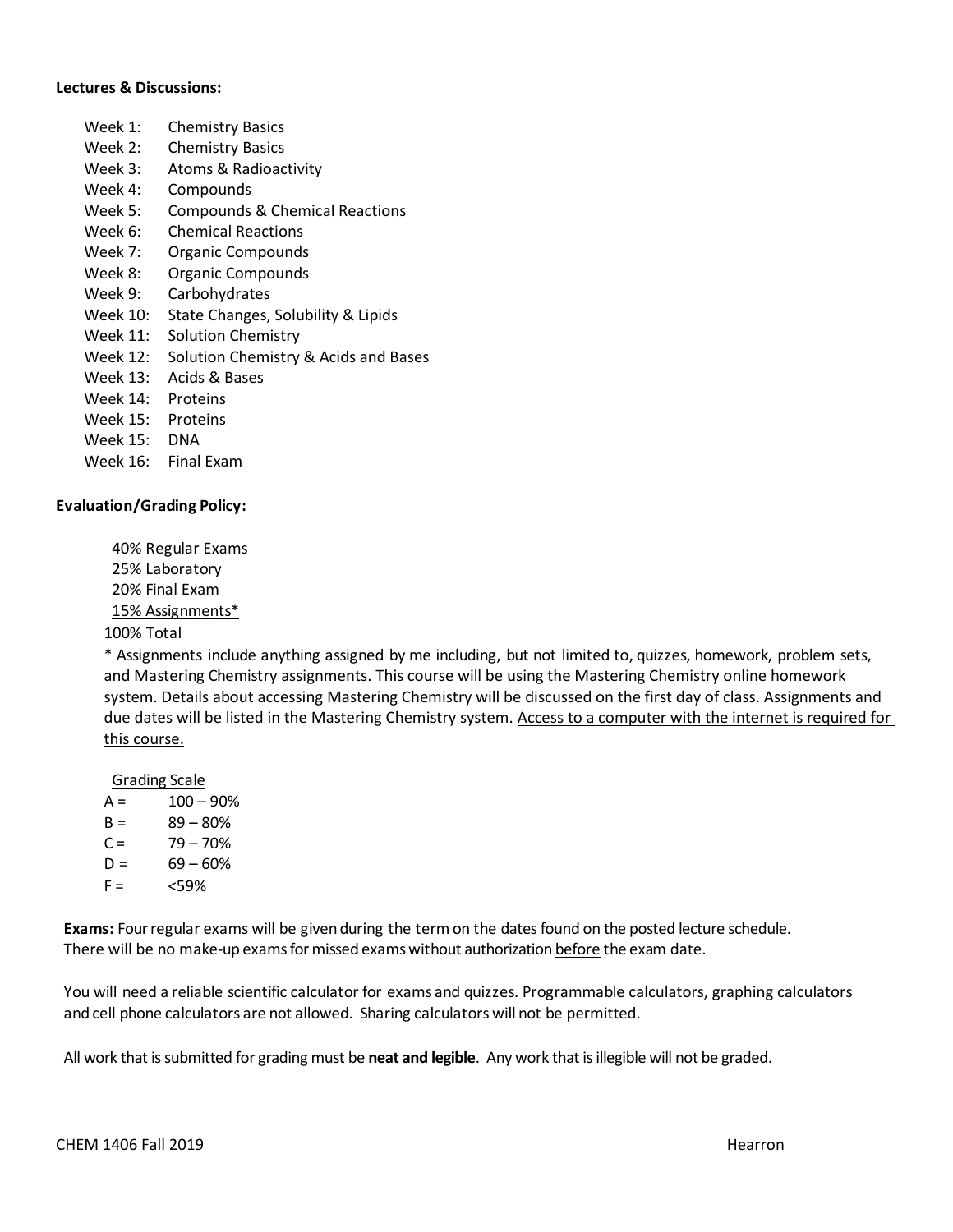There will be a **comprehensive FinalExam** given during finals week according to the posted schedule.

**Tuesday, November 19th** is the last day to withdraw from the course with a grade of "**W**". Students who withdraw from the lecture must also withdraw from the lab. If you stop attending class and fail to officially withdraw, expect to earn a grade of "**F**" in the course.

#### **Quizzes and Assignments:**

A quiz may be given at the beginning of the class period. Students who are late for class will not be allowed to take a quiz and will be assigned a grade of zero. There is no make-up for missed quizzes. You must be present for the entire class period to receive credit for quizzes and in-class assignments.

Assignmentsthroughout this course may include problems from the text, handouts from class, and/or Mastering Chemistry assignments.

#### **Laboratory Experiments:**

There will be 12 experiments performed during the laboratory periods over the course of the term. Any experiments not completed and turned in will receive a grade of zero. A total of 8 experiments must be completed and receive a non-zero grade in order to pass this course. A schedule of experiments will be provided as a separate handout. There is no make-up lab for missed experiments. More detail about the laboratory portion of the course can be found in the laboratory syllabus.

#### **Other Course Requirements:**

Purchase of a simple, scientific calculator is required. You must bring a calculator with you to every class period. Use of graphing calculators, programmable calculators, calculators withextensive memories, and cell phone calculators are not allowed on quizzes or exams. Sharing calculatorsis not permitted. Purchase of a three ring binder for storing handouts, quizzes, and homework is recommended. Approved safety goggles must be purchased for laboratory. These are available in the NTCC bookstore, an online source, or a local medical supply.

#### **Supplemental Instruction:**

Supplemental Instruction (SI; aka tutoring) is available for this course. Many hours of FREE SI tutoring are available each week, beginning in the second week of the semester (**Tuesday, September 3**). Tutoring is optional and recommended for all students in this course. If a student earns an exam score less than 70.00%, the student is *required to attend a minimum of 3 SI sessions for at least an hour each*. These students will have 5 points added to their exam score. To receive points, students must sign in with the tutor on the sign-in sheet upon arrival and sign out with the tutor when leaving. *Students that are not both signed in and signed out will not earn any points for that session.* **Students that** have earned 70.00% or more on an exam are not eligible for additional points for SI tutoring sessions. SI tutors are chemistry majors who have earned As in CHEM courses and may attend current lecture sessions. The SI tutoring schedule will posted to the course blackboard page during the first week of classes.

#### **Student Responsibilities/Expectations:**

Like all colleges, Northeast TexasCommunity College strives to be a "community of scholars." Please remember that you and all of the students in this class are pursuing very important goals in your lives. As human beings and as scholars, I expect every student to be courteous and considerate toward other students throughout the lecture and laboratory portions of this course.

As your instructor, I will attend all classes on time and prepared to teachwhat you are expected to learn each day. I will make a conscientious effort each class period to teach to the best of my ability and to provide you with clear, wellorganized explanations of class material. I care deeply about your learning experience and your success in this course. However, that ultimate success does depend largely on you. Your success can be maximized and your potential achieved by making a commitment to meet the following classroom expectations: